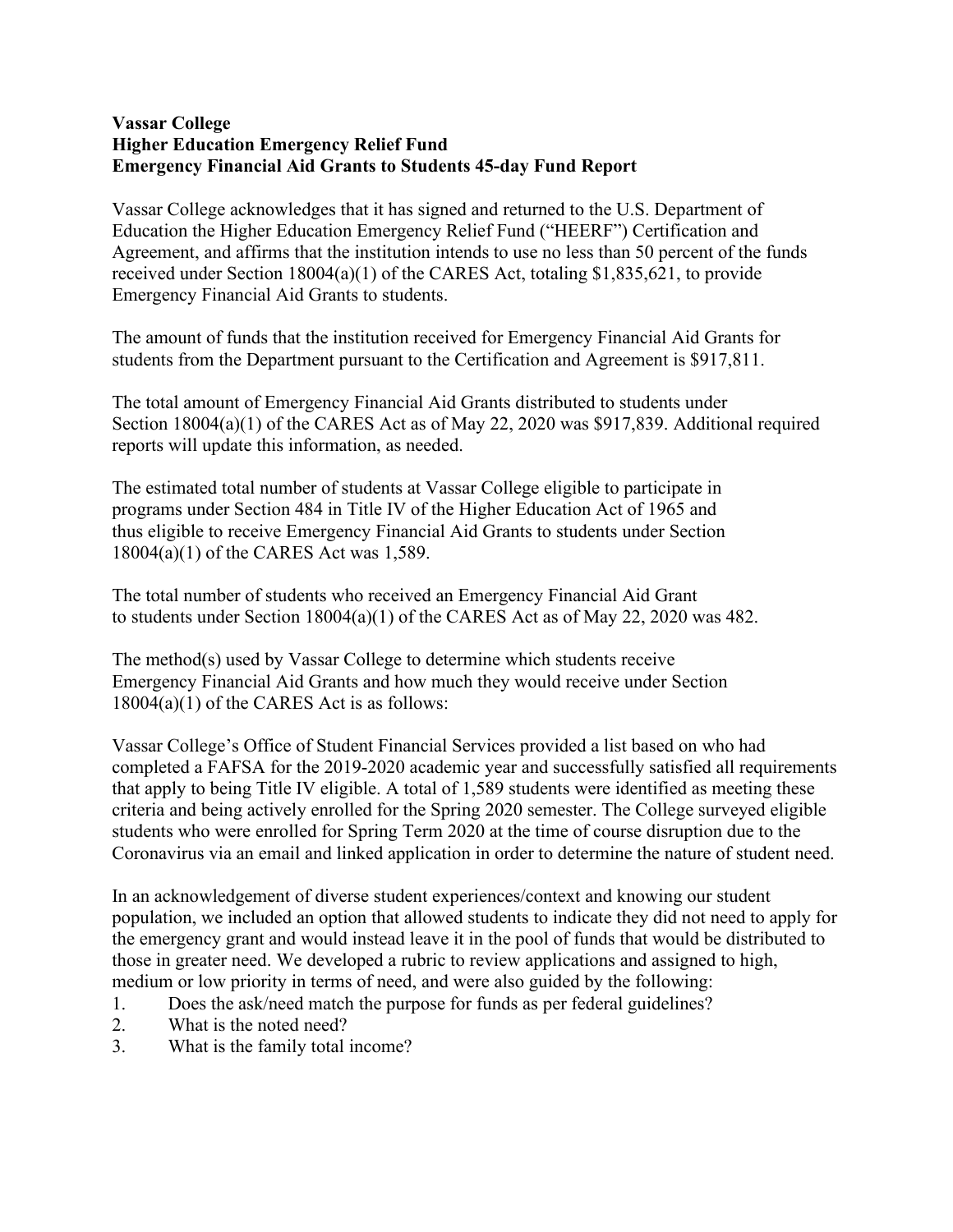The application and guidance provided to students by Vassar College concerning the Emergency Financial Aid Grants is available below.

Questions about this 45-day Fund Report can be directed to Gary F. Hohenberger, Associate VP, Foundation & Government Relations, and Director for Grants Development at [gahohenberger@vassar.edu.](mailto:gahohenberger@vassar.edu)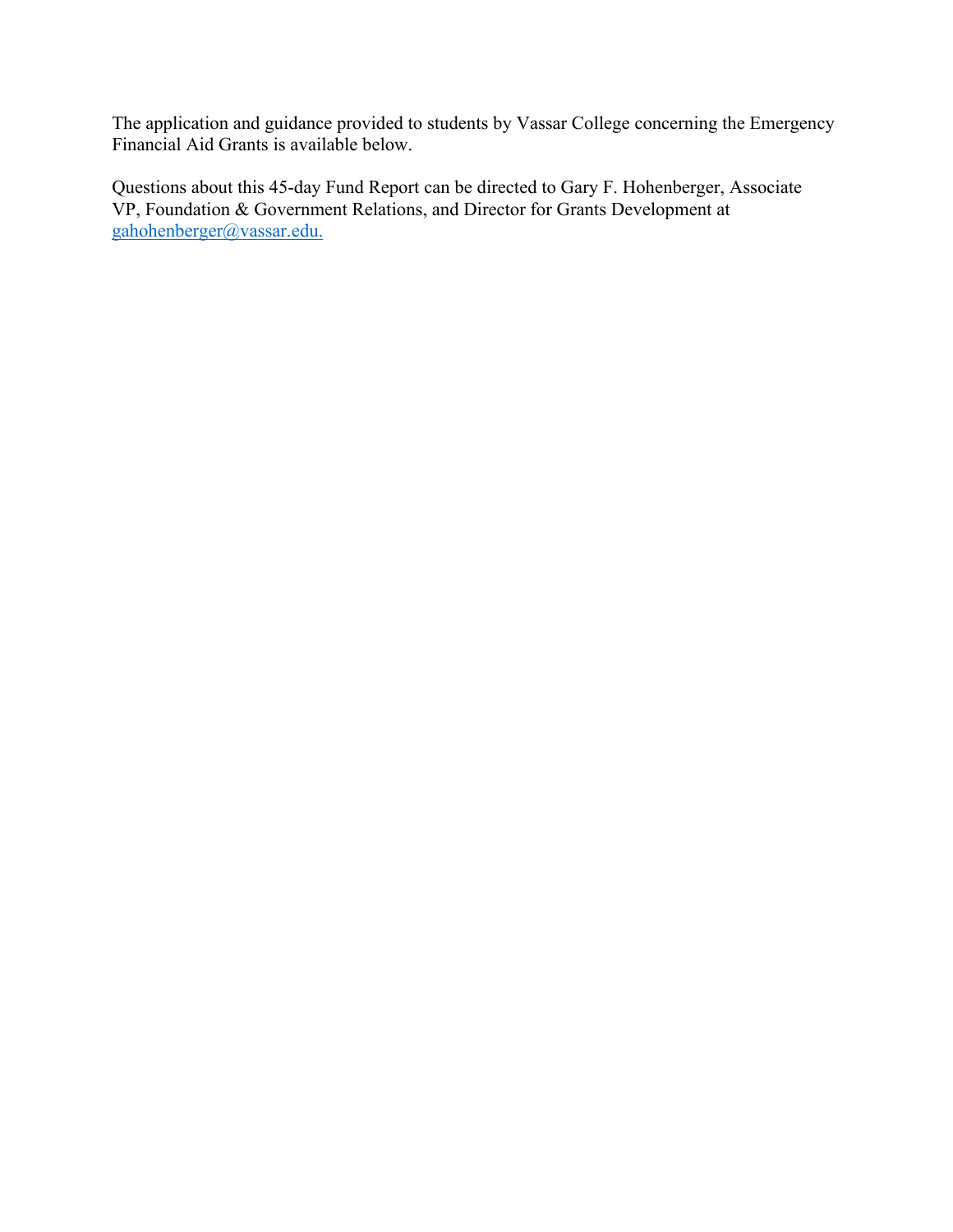## CARES Act Student Emergency Aid Grant Application - Student Assistance Due to COVID-19 / Due by Wednesday, May 6, 2020 at 5pm.

The Coronavirus Aid, Relief, and Economic Security (CARES) Act provides direct emergency cash grants to students for the period of April/May. The federal government has defined eligibility for this grant as any student who can participate in Title IV programming, which includes those who are U.S. citizens or permanent residents, have a valid Social Security number, are registered with Selective Service (if the student is male), and have submitted a FAFSA, and who have been financially affected by COVID-19. The individual cash grant amount to each student will be based on the number of applications received and the funds available. Please submit this application by Wednesday, May 6th, 2020 at 5pm. We expect to send cash grants to students before the end of May.

\* Required

1. Email address \*

2. Full Name \*

3. 999# \*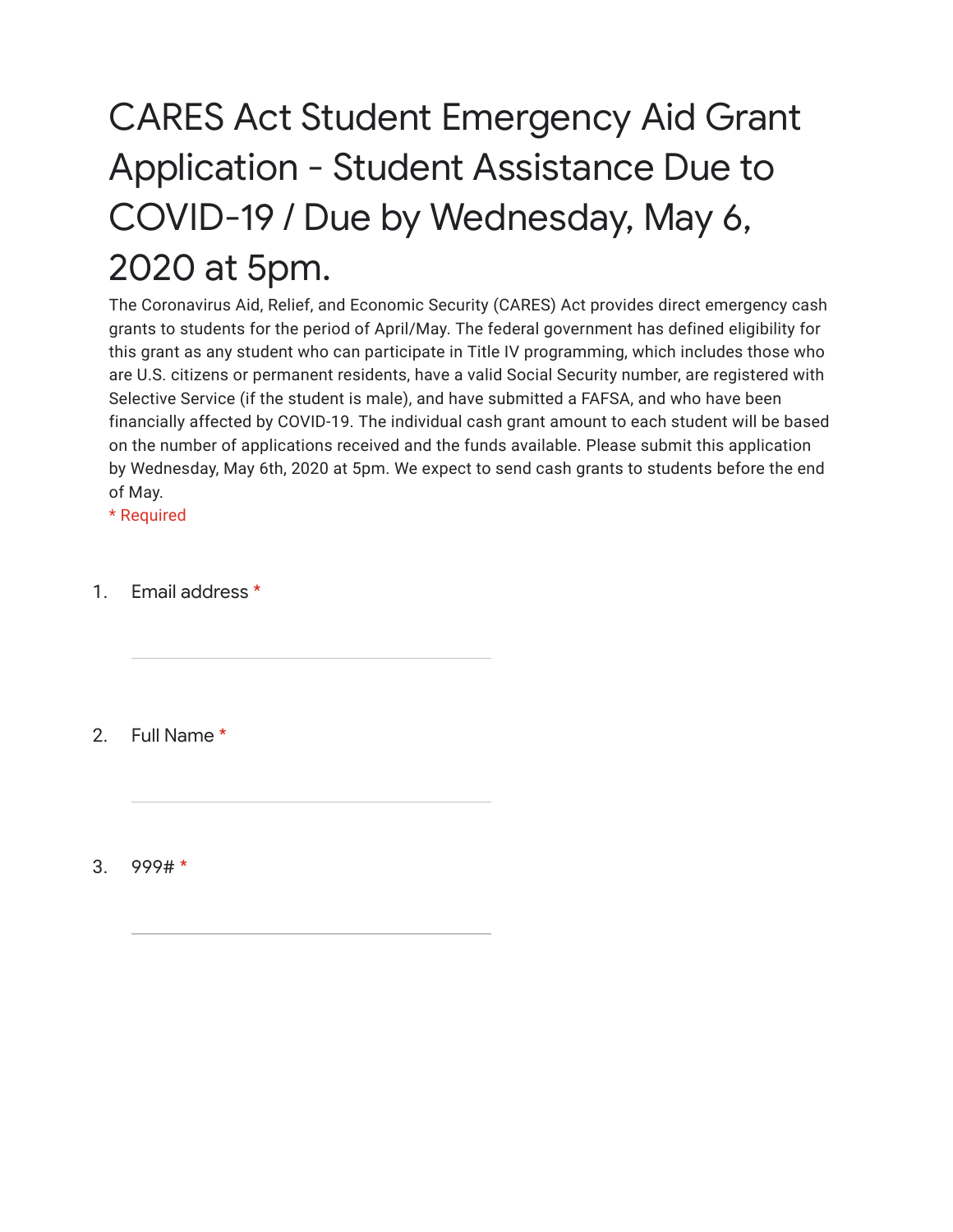## 4. Class Year \*

*Mark only one oval.*

| 2020   |  |  |
|--------|--|--|
| 2021   |  |  |
| 2022   |  |  |
| 2023   |  |  |
| Other: |  |  |

5. How have you specifically been impacted by the disruption of campus operations due to COVID-19? \*

| Check all that apply.                             |
|---------------------------------------------------|
| Housing                                           |
| Food                                              |
| Healthcare                                        |
| Relocation                                        |
| Technology                                        |
| Other (Expenses that do not fit any of the above) |
|                                                   |

6. What additional information do you feel is pertinent for us to consider regarding how you have been financially impacted in April/May due to COVID-19? \*